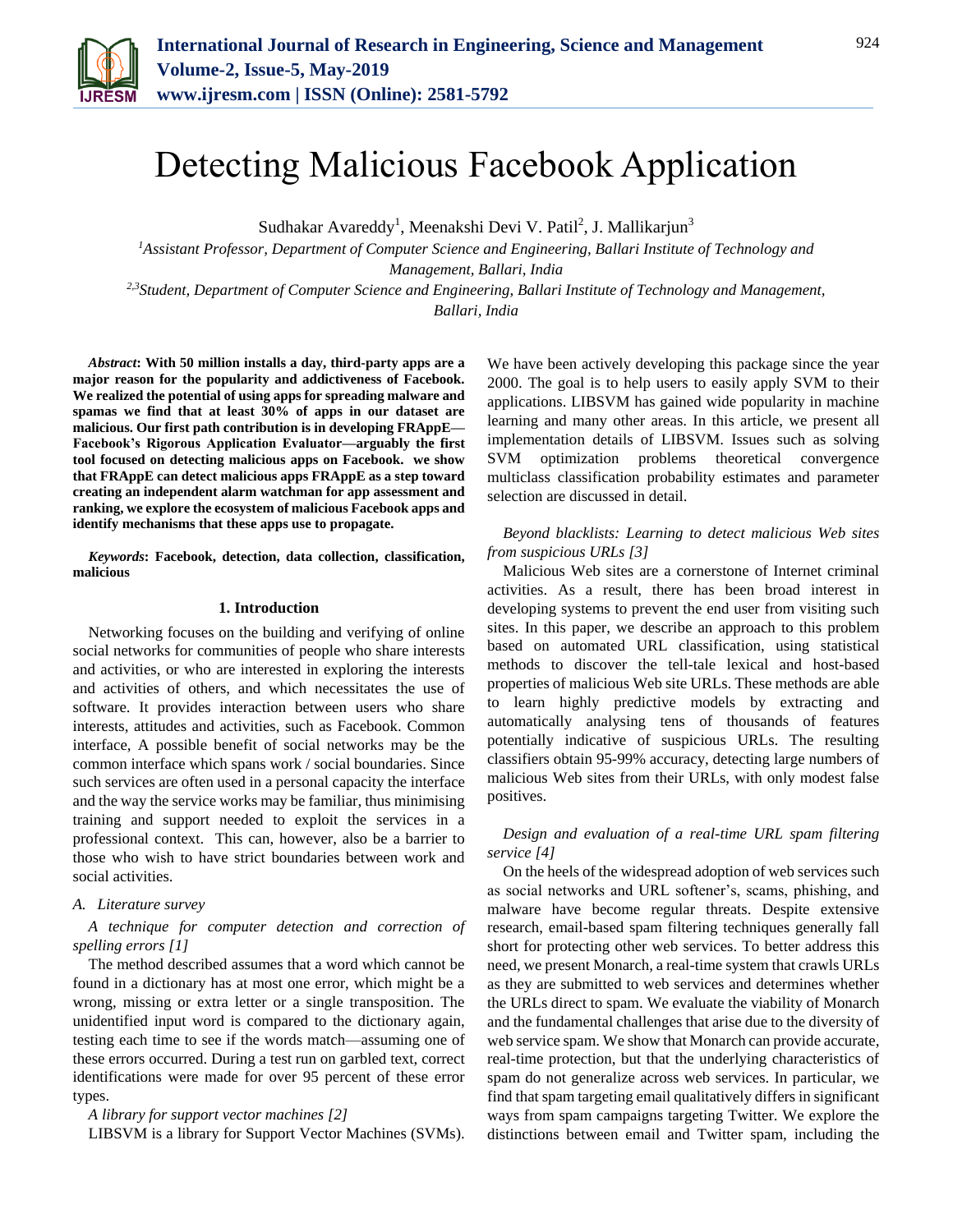

abuse of public web hosting and redirector services. Finally, we demonstrate Monarch's scalability, showing our system could protect a service such as Twitter--which needs to process 15 million URLs/day--for a bit under \$800/day.

# *Detecting spammers on social networks [5]*

Social networking has become a popular way for users to meet and interact online. Users spend a significant amount of time on popular social network platforms (such as Facebook, Myspace, or Twitter), storing and sharing a wealth of personal information. This information, as well as the possibility of contacting thousands of users, also attracts the interest of cybercriminals. For example, cybercriminals might exploit the implicit trust relationships between users in order to lure victims to malicious websites. As another example, cybercriminals might find personal information valuable for identity theft or to drive targeted spam campaigns.

In this paper, we analyse to which extent spam has entered social networks. More precisely, we analyse how spammers who target social networking sites operate. To collect the data about spamming activity, we created a large and diverse set of "honey-profiles" on three large social networking sites, and logged the kind of contacts and messages that they received. We then analysed the collected data and identified anomalous behaviour of users who contacted our profiles. Based on the analysis of this behaviour, we developed techniques to detect spammers in social networks, and we aggregated their messages in large spam campaigns. Our results show that it is possible to automatically identify the accounts used by spammers, and our analysis was used for take-down efforts in a real-world social network. More precisely, during this study, we collaborated with Twitter and correctly detected and deleted 15,857 spam profiles.

### **2. Proposed system**

We develop FRAppE, a suite of efficient classification techniques for identifying whether an app is malicious or not. To build FRAppE, we use data from My Page- Keeper, a security app in Facebook. We find that malicious applications significantly differ from benign applications with respect to two classes of features: On-Demand Features and Aggregation-Based Features.

#### *A. System Model*



#### **3. Methodology**

*Data collection:* The data collection component has two subcomponents: the collection of Facebook apps with URLs and crawling for URL redirections. Whenever this component obtains a Facebook app with a URL, it executes a crawling thread that follows all redirections of the URL and looks up the corresponding IP addresses. The crawling thread appends these retrieved URL and IP chains to the tweet information and pushes it into a queue. As we have seen, our crawler cannot reach malicious landing URLs when they use conditional redirections to evade crawlers. However, because our detection system does not rely on the features of landing URLs, it works independently of such crawler evasions.

*Feature extraction:* The feature extraction component has three subcomponents: grouping of identical domains, finding entry point URLs, and extracting feature vectors.

To classify a post, My PageKeeper evaluates every embedded URL in the post. Our key novelty lies in considering only the social context (e.g., the text message in the post, and the number of Likes on it) for the classification of the URL and the related post. Furthermore, we use the fact that we are observing more than one user, which can help us detect an epidemic spread.

It detects Presence of Spam keywords like 'FREE', 'DEAL' and 'HURRY'.

*Training:* The training component has two subcomponents: retrieval of account statuses and training of the classifier. Because we use an offline supervised learning algorithm, the feature vectors for training are relatively older than feature vectors for classification. To label the training vectors, we use the account status; URLs from suspended accounts are considered malicious whereas URLs from active accounts are considered benign. We periodically update our classifier using labelled training vectors.

*Classification:* The classification component executes our classifier using input feature vectors to classify suspicious URLs. When the classifier returns a number of malicious feature vectors, this component flags the corresponding URLs information as suspicious.

The classification module uses a Machine Learning classifier based on Support Vector Machines, but also utilizes several local and external white lists and blacklists that help speed up the process and increase the over-all accuracy. The classification module receives a URL and the related social context features extracted in the previous step.

These URLs, detected as suspicious, will be delivered to security experts or more sophisticated dynamic analysis environments for an in-depth investigation.

*Detecting Suspicious:* The Detecting Suspicious and notification module notifies all users who have social malware posts in their wall or news feed. The user can currently specify the notification mechanism, which can be a combination of emailing the user or posting a comment on the suspect posts.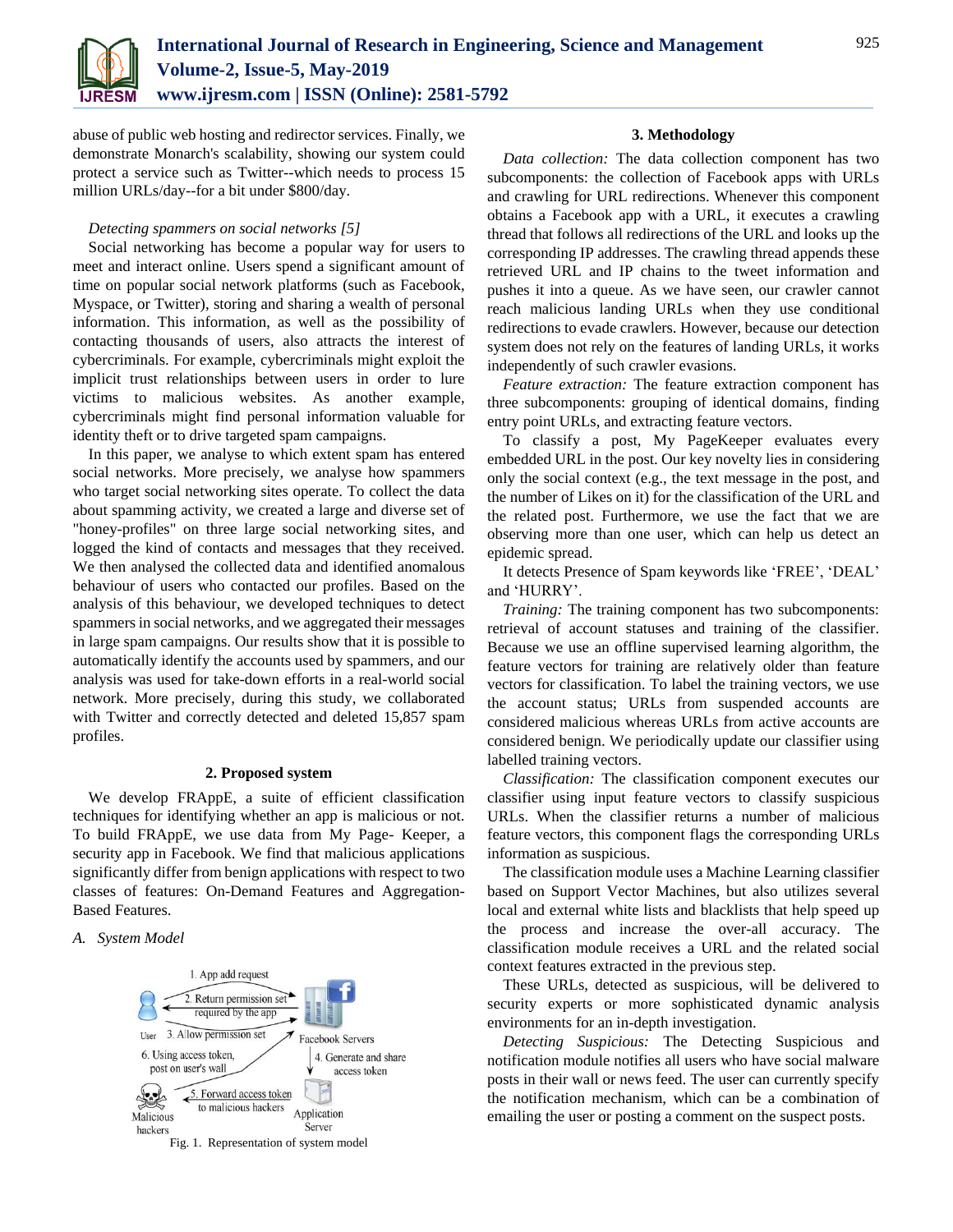

**CONTRACTOR CONTRACTOR** 

# **International Journal of Research in Engineering, Science and Management Volume-2, Issue-5, May-2019 www.ijresm.com | ISSN (Online): 2581-5792**

 $+ + \times$ **4. Results**  .<br>App I App URE **Friends Request Coloring Add Application My Profile Applications**  $\n **3 6 7 8 1 8 1 9 10 11 13 14 15 16 17 19 19 19 19 19 19 19 19 19 19 19 19 19**$ COMPDD ceived Me  $2011$  $9907777$ **Applications** 34  $\bullet$   $\bullet$   $\bullet$   $\bullet$ *DOMESTIC*  $9987777$  $-$  or ÷ **View All Users**  $298777$ **CERTIFICATE** Fig. 2. Results (Application) **5. Conclusion**  Applications present convenient means for hackers to spread malicious content on Facebook. However, little is understood

about the characteristics of malicious apps and how they operate. In this paper, using a large corpus of malicious Facebook apps observed over a 9-month period, we showed that